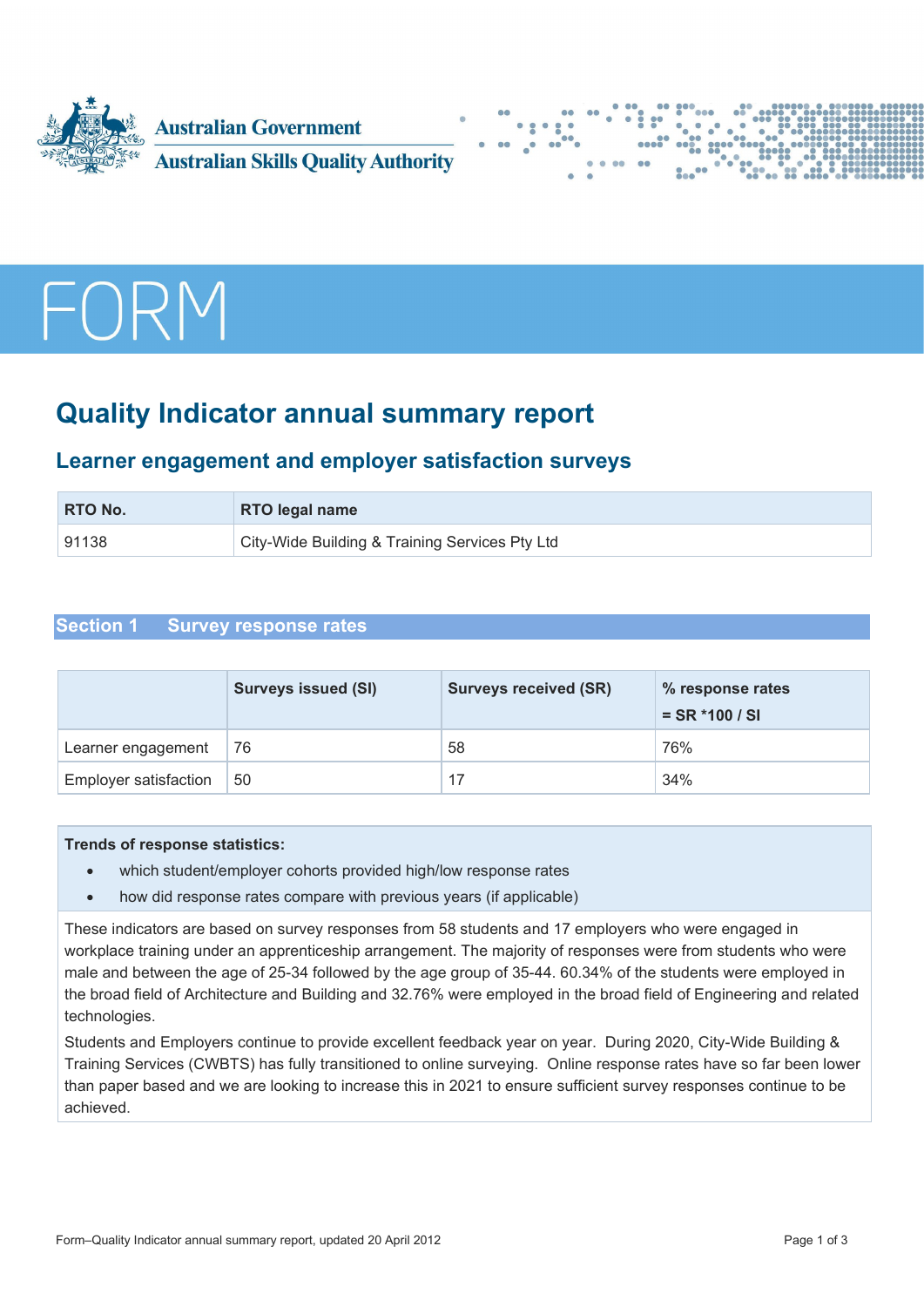![](_page_1_Figure_0.jpeg)

### **Section 2 Survey information feedback**

#### **What were the expected or unexpected findings from the survey feedback?**

Feedback is reflective of previous years where trainers provided positive experiences for both students and employers. The vocational relevance and flexibility of the training were other positive aspects emphasised in the feedback with students agreeing that they had developed the skills and knowledge expected from the training. This demonstrates our ongoing commitment to focusing on student engagement and work-integrated learning. Students and Employers found the ability to work one on one with a trainer in their workplace a positive experience as it gave them better flexibility.

#### **What does the survey feedback tell you about your organisation's performance?**

The survey responses demonstrate our ongoing delivery of quality, well designed programs suited to meet the needs of learners and employers. The responses again demonstrate overall high levels of satisfaction with the trainers and training experience with over 98% of students and employers surveyed agreeing that they would recommend CWBTS to others.

The survey results emphase our strength in providing training that is flexible, supportive, that reflects current practice and prepares employees for the demands of work. The trainers were viewed as effective in their teaching with good industry experience and knowledge.

Students and employers found the workplace learning to suit their needs offering greater flexibility than traditional block release.

## **Section 3 Improvement actions**

#### **What preventive or corrective actions have you implemented in response to the feedback?**

The feedback provided through these surverys aligned with the regular feedback CWBTS collects. Improvements continue to be implemented in accordance with the continuous improvement process. To increase the response rates for online surveys, CWBTS have identified changes to the timing, delivery and content of the survey invitations to encourage an increase in participation and completion of the questionnaires. CWBTS Staff and Trainers are planned to participate in formal training and professional development activites on a more regular basis.

#### **How will/do you monitor the effectiveness of these actions?**

Continuous improvement actions are reviewed on an going basis as feedback is received. Over the coming months CWBTS will monitor incoming survey responses to determine if the steps taken to encourage an increase in survey engagement is effective. CWBTS will impletement the collection of feedback at three standardised points of all programs, this includes collection of feedback throughout training and on completion. The employment of this collection strategy allows CWBTS to be responsive to the data collected and initiate corrective and improvement actions.